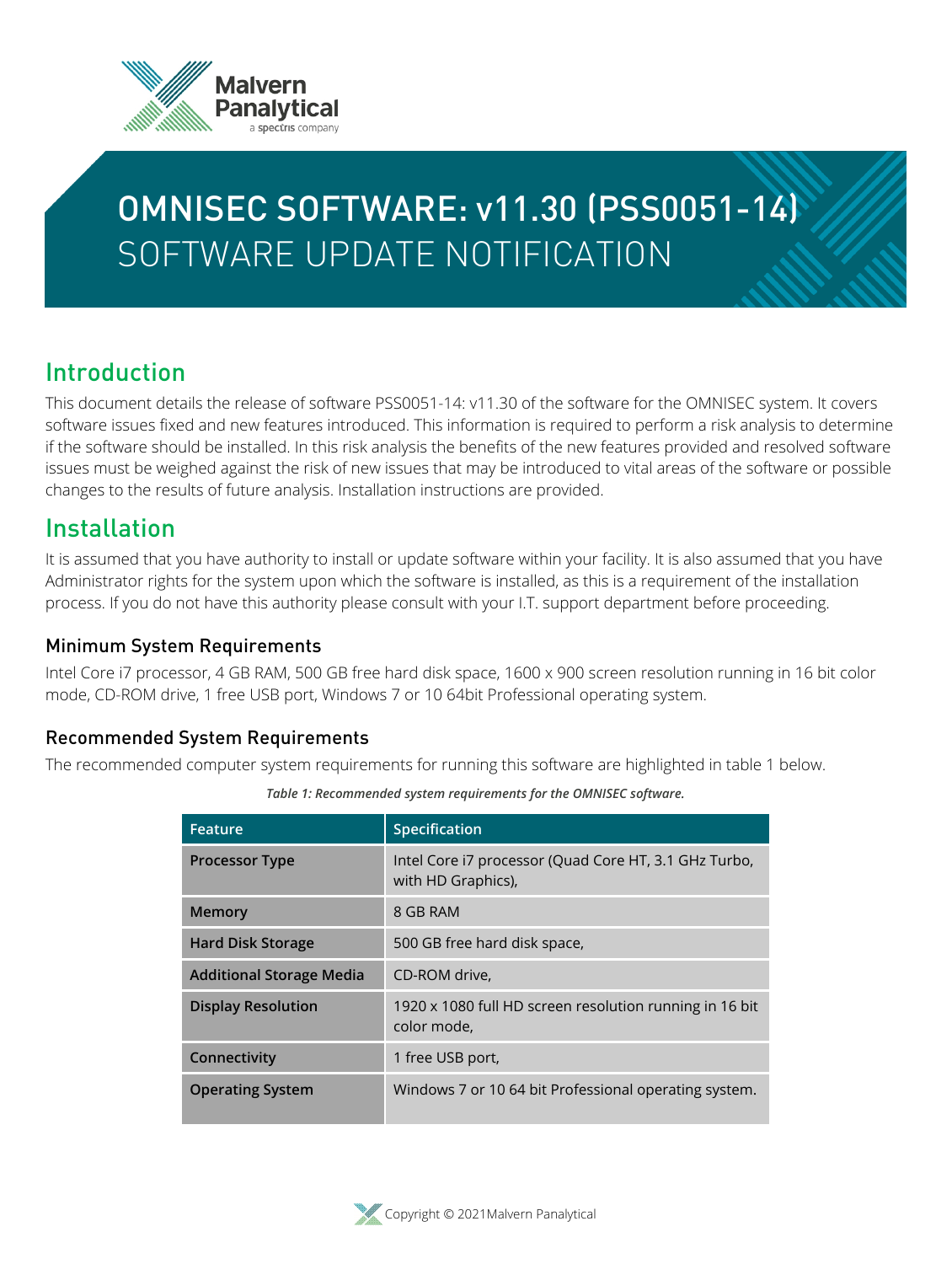

#### Supported operating systems

OMNISEC software v11 is compatible with Windows 7 or 10. Only 64 bit Professional versions are supported.

Windows XP, Windows Vista, and Windows 8 are not supported.

#### Supported Languages

English

### Installation Instructions

#### Windows 7 or 10 64 bit Professional

In most cases, OMNISEC should install automatically when the CD is inserted in the drive. If it doesn't, the user can double-click on the installer file, OMNISEC1130.exe, to begin the installation.



When the license agreement window appears, if you accept the agreement, select **I accept the agreement** and press next. You can select cancel if you would like to stop the setup and continue another time.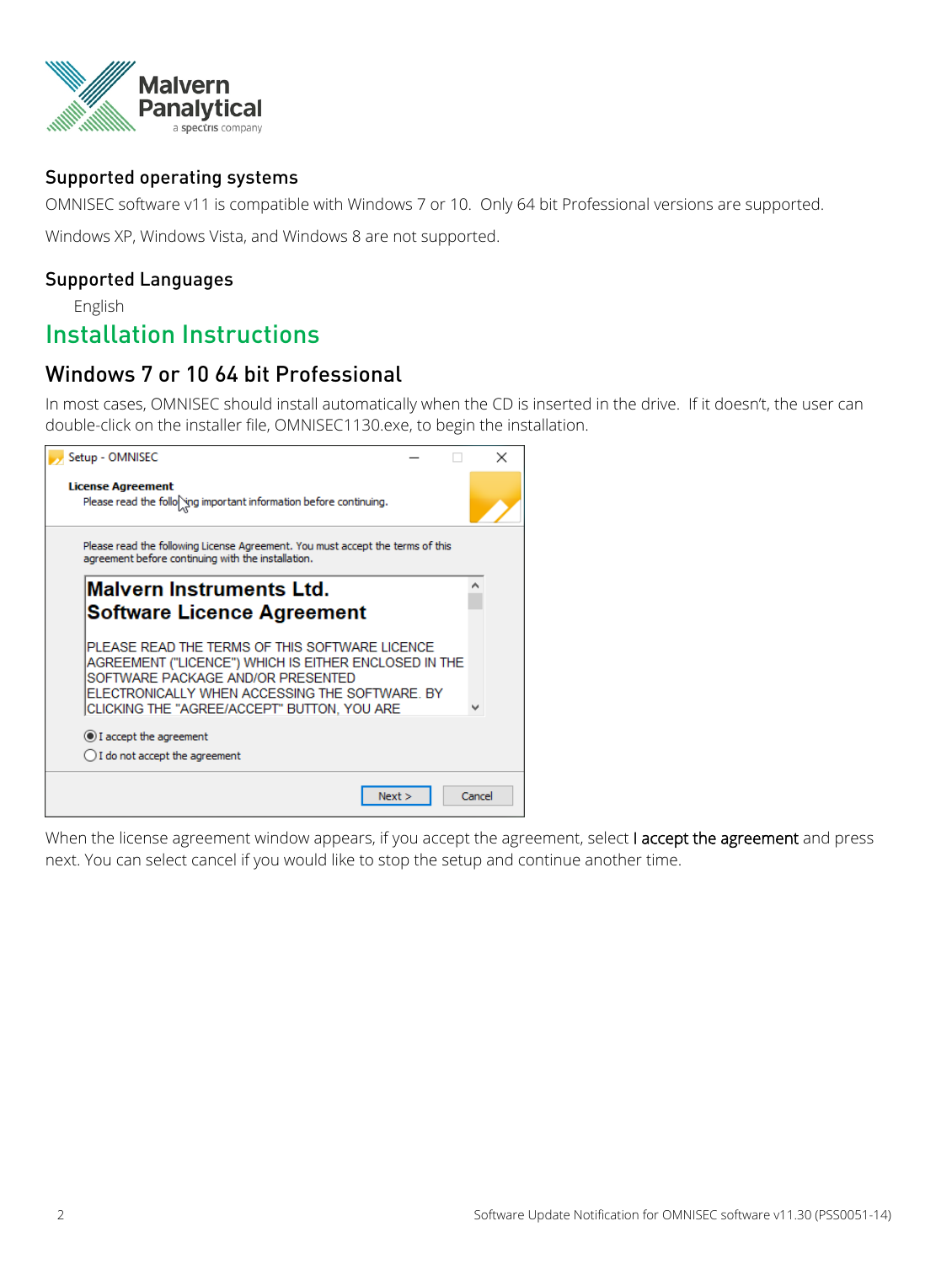

| Setup - OMNISEC                                                                        |        |  |
|----------------------------------------------------------------------------------------|--------|--|
| <b>Select Destination Location</b><br>Where should OMNISEC be installed?               |        |  |
| Setup will install OMNISEC into the following folder.                                  |        |  |
| To continue, click Next. If you would like to select a different folder, click Browse. |        |  |
| C:\Program Files (x86)\Malvern Panalytical\OMNISEC                                     | Browse |  |
| At least 601.5 MB of free disk space is required.                                      |        |  |
| $<$ Back<br>Next                                                                       | Cancel |  |

Select the destination location for OMNISEC to install. It is recommended that this remains the default path. Select Next to process.

| Setup - OMNISEC                                                                             |        | × |
|---------------------------------------------------------------------------------------------|--------|---|
| <b>Ready to Install</b><br>Setup is now ready to begin installing OMNISEC on your computer. |        |   |
| Click Install to convisue with the installation.                                            |        |   |
|                                                                                             |        |   |
| Install<br>$<$ Back                                                                         | Cancel |   |

Once you have followed all of the instructions and clicked "Install", the software will begin the installation process.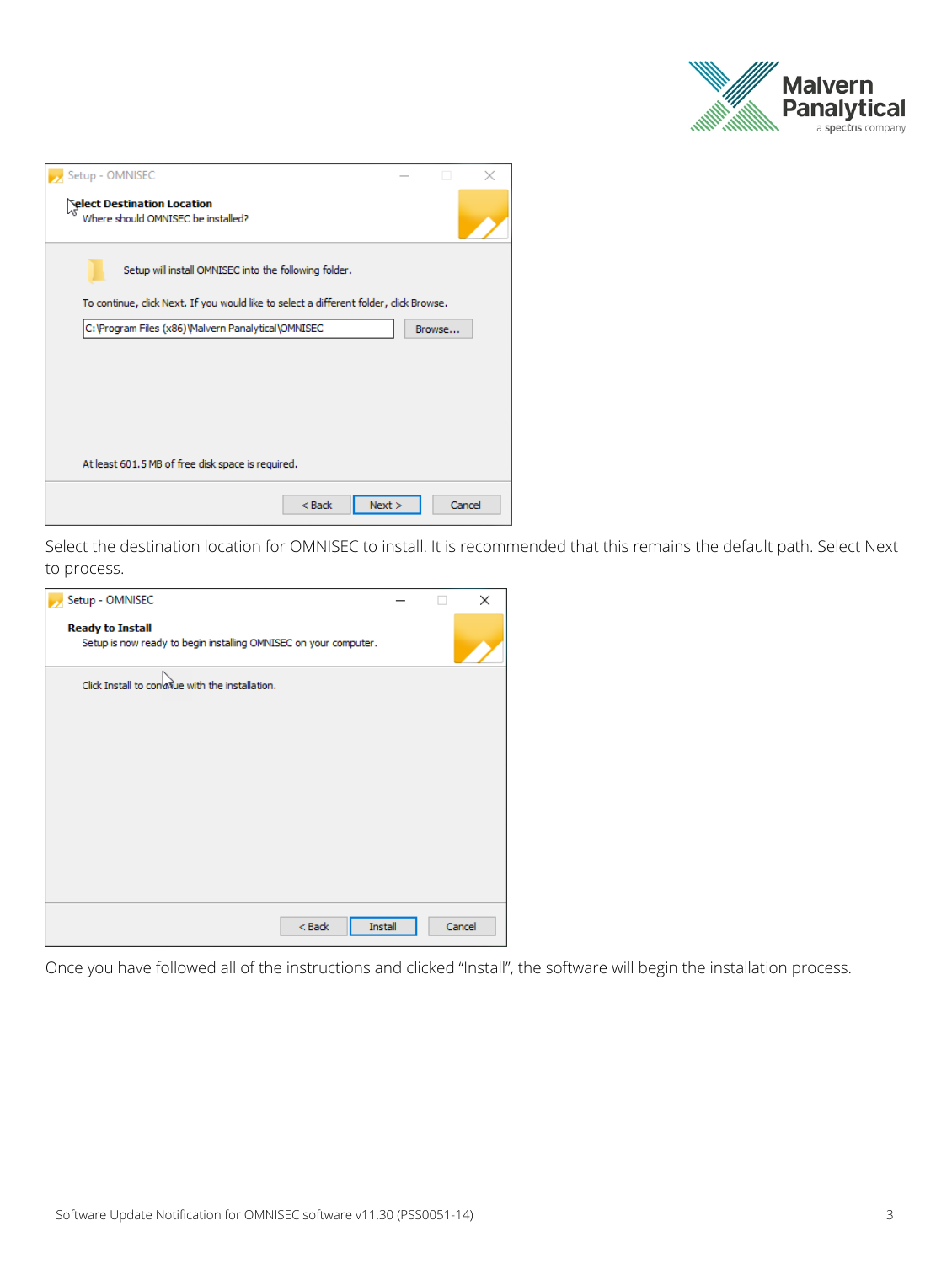

| Setup - OMNISEC                                                                               | X      |
|-----------------------------------------------------------------------------------------------|--------|
| <b>Installing</b><br>Please wait while Setup installs OMNISEC on your computer.               |        |
| Extracting files<br>C:\\Malvern Panalytical\OMNISEC\ChromeDeviceDriver\Static\i386\ftd2xx.lib |        |
|                                                                                               |        |
|                                                                                               |        |
|                                                                                               |        |
|                                                                                               |        |
|                                                                                               | Cancel |

If this is the first time OMNISEC v11 is being installed, it will install a 2014 SQL Server instance on Windows 7 and 2019 SQL server on Windows 10. This process may take 10 to 20 minutes to complete.

| <b>Windows Security</b>                                                                                                          |
|----------------------------------------------------------------------------------------------------------------------------------|
| Would you like to install this device software?<br>Name: CDM Driver Package<br>Publisher: Malvern Instruments Ltd                |
| Don't Install<br>Install<br>Always trust software from "Malvern Instruments                                                      |
| You should only install driver software from publishers you trust. How can I decide which<br>device software is safe to install? |

During the installation, a Windows Security window may appear asking if you would like to install a device.

Select "Install" to install the device.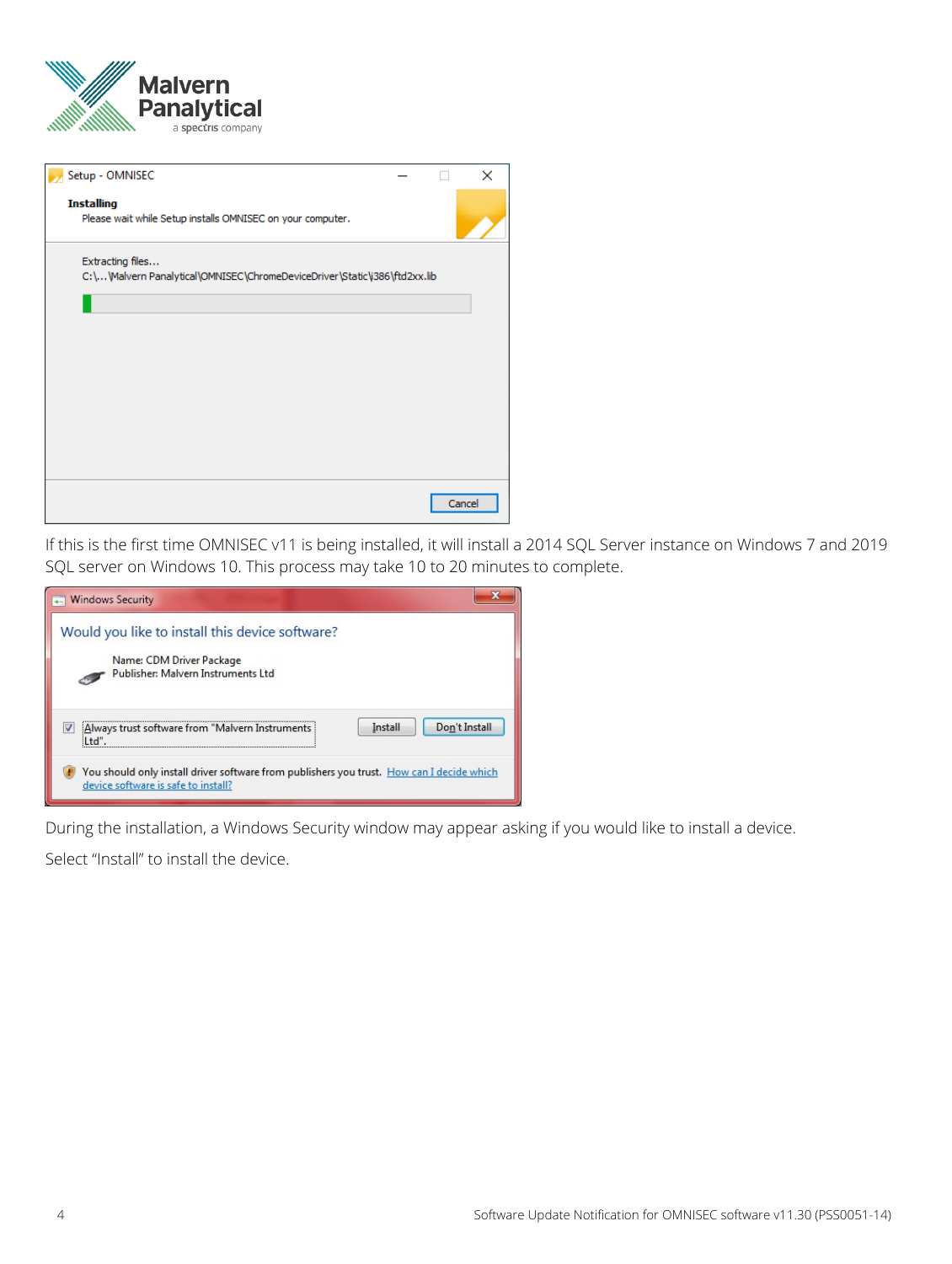



The last section in the Setup window will inform you that the computer needs to be restarted to complete the setup. Once the computer has been fully restarted, OMNISEC v11 will be ready to use.

#### Connecting the OMNISEC to a PC

With the software installed, the instrument should be connected via the USB port, and the system switched on. If present, turn on OMNISEC RESOLVE first and wait 30 seconds for it to complete its startup. Next, turn on OMINSEC REVEAL and wait 1 minute to allow it to complete its startup and connect to OMNISEC RESOLVE. When the two instruments are connected, the light bars on both instruments should be green.

If this is the first time connecting the instrument to the PC, there will be a message that appears saying "Installing device driver software". The names used to identify the drivers will be "CMULx25", "CHROME TAU A" and "CHROME TAU B". Allow the installation to proceed and do not disconnect the instrument from the PC during this process. Once the drivers have been installed, Windows will indicate that they are ready to use.

## Updating the OMNISEC REVEAL firmware

The first time you launch OMNISEC v11 with an OMNISEC REVEAL connected, you may be prompted to install a new version of the instrument firmware.

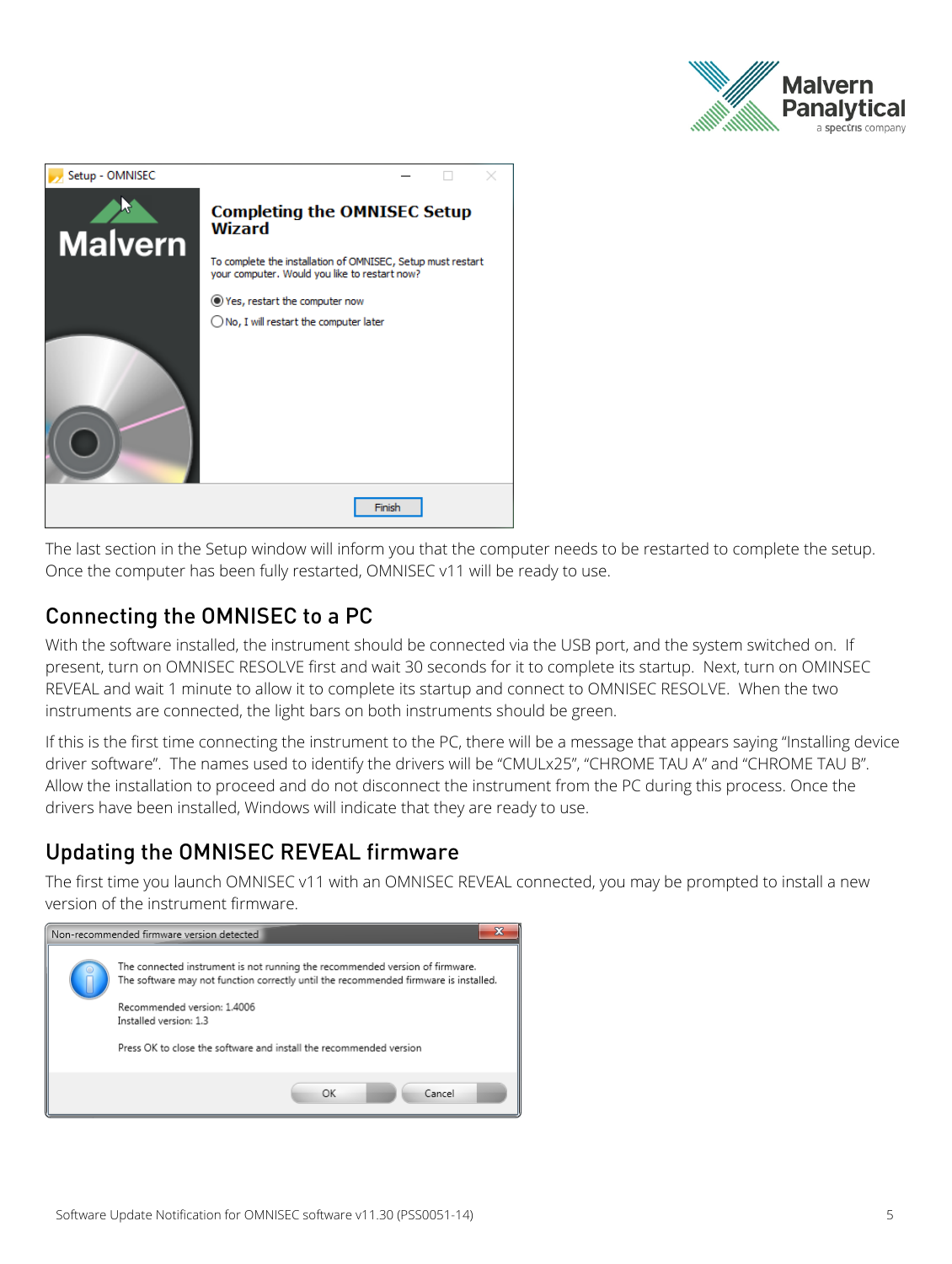

Updating the firmware improves system reliability and compatibility with the version of OMNISEC v11 you have installed on your computer. The update process takes up to 10 minutes and the instrument will need to be power cycled after the update is complete.

Click **OK** to close the OMNISEC application. After a few seconds the OMNISEC Firmware Updater program should automatically launch.

#### **Note**:

If the OMNISEC Firmware Updater fails to open, or if the updater says it could not detect the instrument, disconnect the instrument, relaunch OMNISEC V11 and reconnect the instrument. You should receive the update prompt to try again.

#### **Note**:

If SEC-MALS 9 or 20 is present, please turn-off and disconnect this detectors communication cable from the PC or REVEAL. Then update the firmware with just the RESOLVE-REVEAL. Once the update process has taken place the SEC-MALS can be reconnected and the settings configured.



When the OMNISEC Firmware Updater launches, you should carefully read the information presented to you before continuing.

Click **Continue** to start the update process.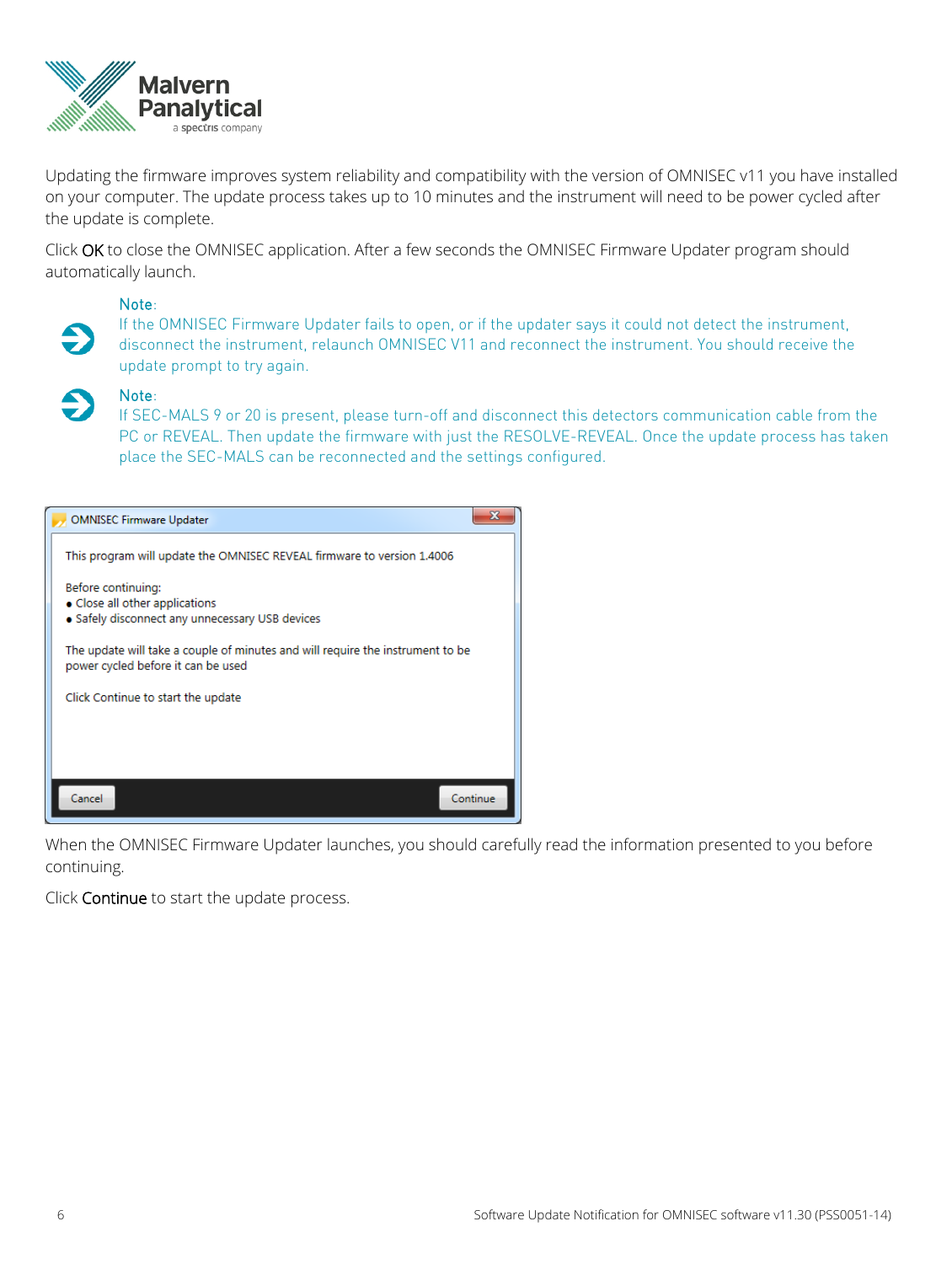

| <b>OMNISEC Firmware Updater</b>              | x |
|----------------------------------------------|---|
|                                              |   |
|                                              |   |
|                                              |   |
|                                              |   |
| Updating firmware                            |   |
|                                              |   |
|                                              |   |
|                                              |   |
|                                              |   |
| Do not turn off or disconnect the instrument |   |

The update process takes several minutes. It is recommended that you do not do anything else on your computer during the update.

After the firmware update has completed, you will be prompted to power cycle the instrument. Once the power up cycle has completed and you see the green lights on the front of RESOLVE and REVEAL click **Exit** and relaunch OMNISEC v11.

**Note**:  $\bullet$ 

If the update process fails, you don't see two green lights on the instrument or you are still being prompted to update the firmware, try power cycling the instrument and restarting OMNISEC V11 again.

# Uninstall Procedure

The software can be uninstalled using the 'Programs and Features' section of the Windows 7 'Control Panel' or the 'Apps' section of Windows 10 'Settings'.

# New Features

The new features in this release of the software are listed in Table 2.

*Table 2: New features implemented in OMNISEC 11.30*

| Reference       | <b>Issue</b>                                         | Comment                                                                                                                                |
|-----------------|------------------------------------------------------|----------------------------------------------------------------------------------------------------------------------------------------|
| 121767 - 121769 | % above/below                                        | Report % above/below user defined<br>molecular weight values                                                                           |
| 121770          | Molecular weight @ %                                 | Report the Molecular weight at a specific<br>% cumulative molecular weight                                                             |
| 132592 - 139674 | Compositional Analysis: Requires feature key license | Calculate macromolecule composition                                                                                                    |
| 132578, 132584  | AAV and DAR                                          | Automatically calculate critical attributes<br>for AAV and DAR applications - enabled<br>though compositional analysis feature<br>key. |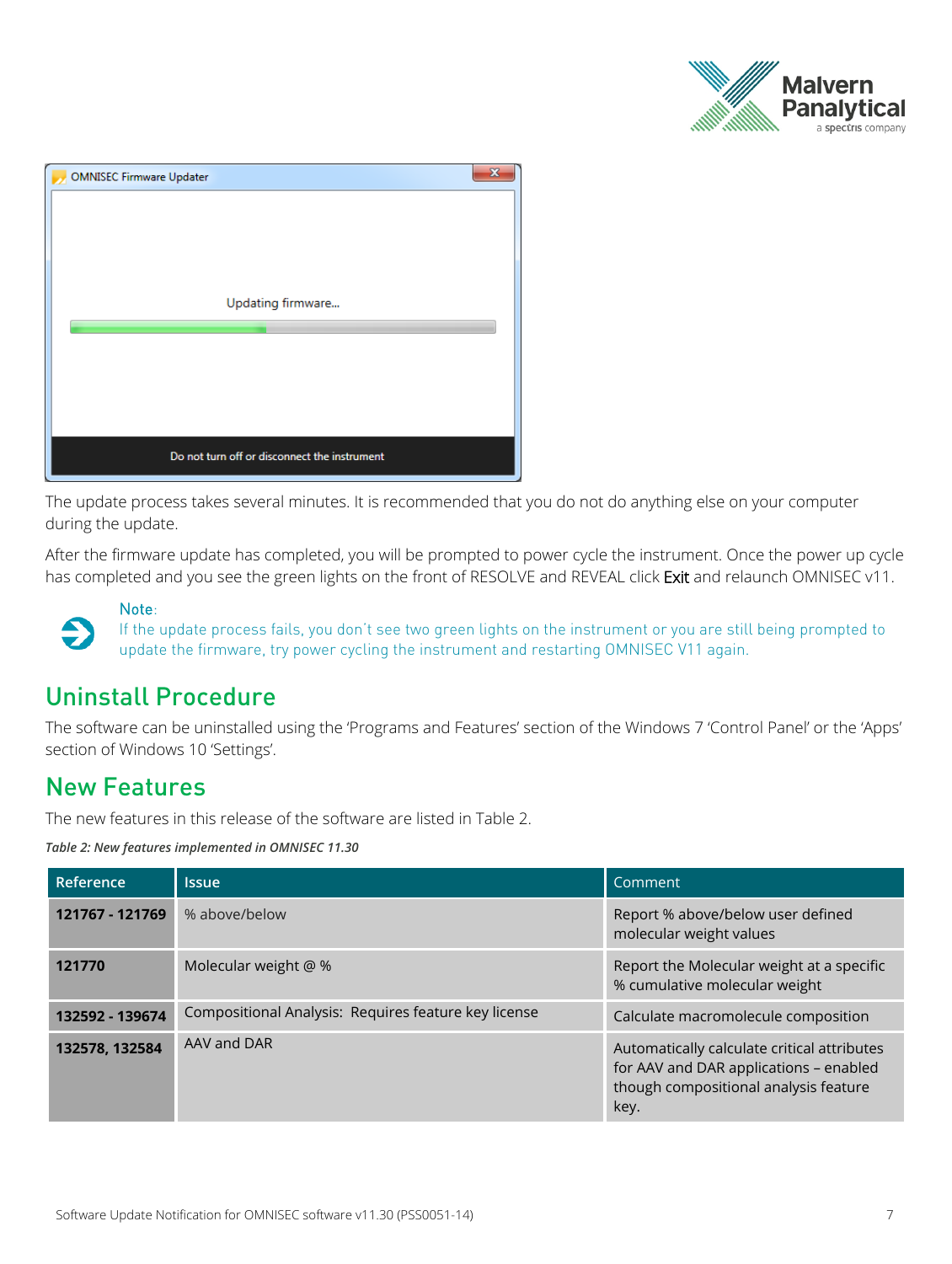

| 132750 | Copy from tabular report widgets harmonized | Improved data copying from the reports<br>widgets.                   |
|--------|---------------------------------------------|----------------------------------------------------------------------|
| 132606 | Rename TripleDetection -> Multi-Detectors   | More accurately reflect the use of the<br>analysis method            |
| 139673 | Updated sample database viewer              | Improve the database viewer to allow<br>more data rows to be visible |

# Fixed issues

.

The fixed issues in this release of the software are listed in Table 3.

*Table 3: Fixed issues in OMNISEC 11.30*

| Reference | <b>Issue</b>                                                                      | Comment                                                    |
|-----------|-----------------------------------------------------------------------------------|------------------------------------------------------------|
| 126090    | Firmware update lowering transducer overpressure limits                           | IP limit 90mV<br>DP limit 4900mV                           |
| 133353    | [Installer] The SQL Server instance did not install successfully<br>on Windows 10 | Improved messaging                                         |
| 135016    | [21 CFR11] Fix an integrity issue upgrading from 10.41                            | Fixed                                                      |
| 134057    | [21CFR11] Permissions renamed "OMNISEC Access Control",<br>version changed        | Customers should import to<br>MAC/export/import to OMNISEC |

# Known Issues

The following software bugs have been discovered within the software and will be investigated as part of a future release. Please follow the suggested work-around.

*Table 4: Known issues in OMNISEC v11.30 software.*

| Reference | <b>Issue</b>                                                                                                                                                 | Workaround                                                          |
|-----------|--------------------------------------------------------------------------------------------------------------------------------------------------------------|---------------------------------------------------------------------|
| 73366     | Calculation method not refreshed when save permission is<br>denied through access control file                                                               | No workaround                                                       |
| 75977     | The top of the MALS Fit Order view can be cut off                                                                                                            | Resize the view                                                     |
| 75978     | The MALS fit order slider remains on the Raw data view after<br>switching from a MALS method to a non-MALS method if<br>MALS Model/Fit View window is active | Do not have the MALS Model/Fit View as<br>an active window          |
| 76199     | UV causing out of memory crashes                                                                                                                             | No workaround                                                       |
| 76528     | Fraction collector triggers on baseline monitor activation                                                                                                   | When a baseline monitor is run, turn off<br>the fraction collector. |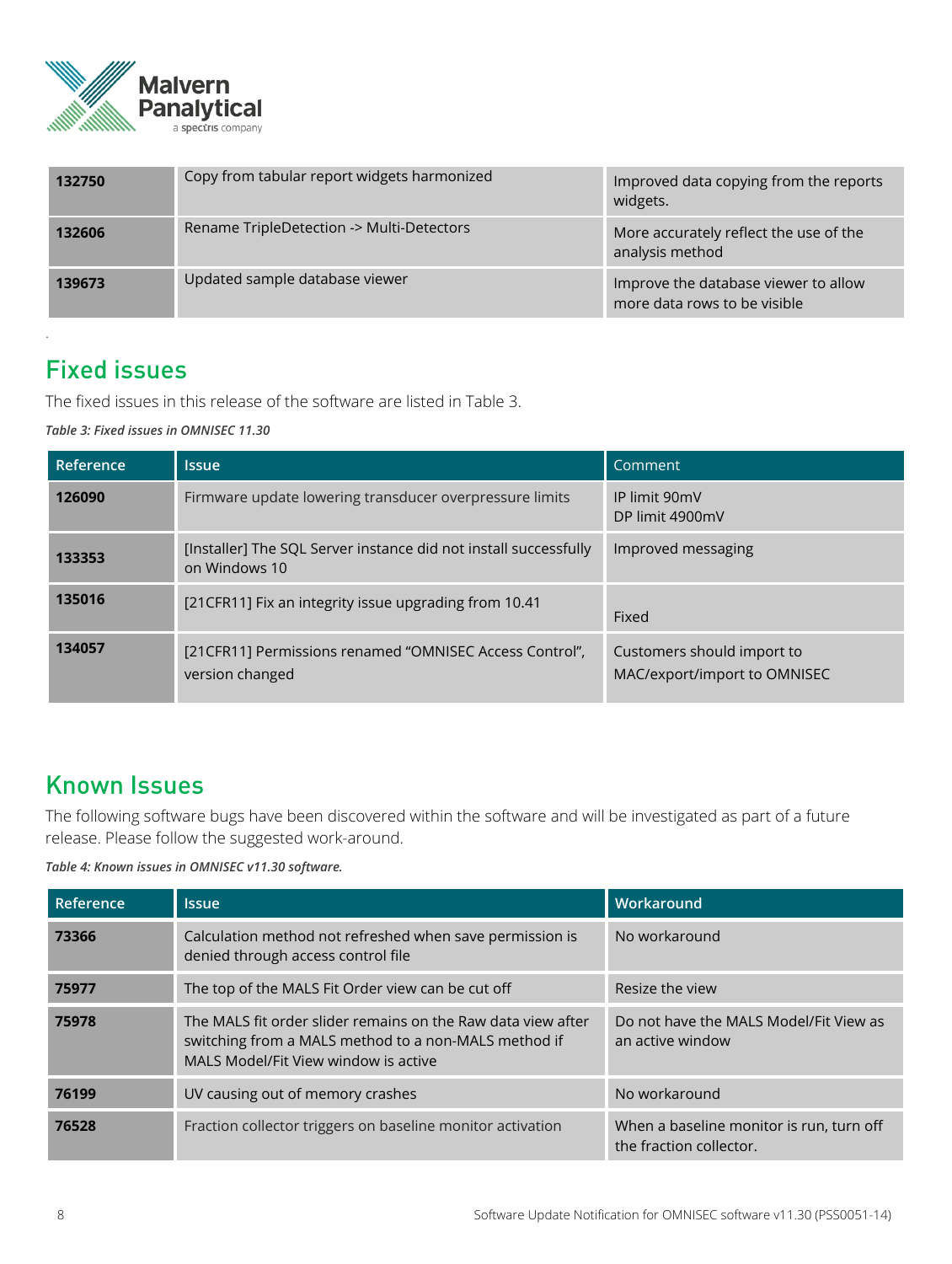

| 77659 | Injection Volume Tooltip "Default" Validation Shown Instead<br>of Mode-Specific-Validation                     | No workaround                                                                                      |
|-------|----------------------------------------------------------------------------------------------------------------|----------------------------------------------------------------------------------------------------|
| 80765 | Derived data plot shows kick in logMw trace in some<br>circumstances                                           | No workaround                                                                                      |
| 80874 | Windows 10 Style Fixes                                                                                         | No workaround                                                                                      |
| 82353 | Baselines may not appear on the Raw Data chart even though<br>the points are set                               | Switch to a different record then switch<br>back. If the problem remains, restart the<br>software. |
| 87304 | Copy Graph function produces 'fuzzy' graphs                                                                    | No workaround. Copy from report<br>designer rather than the analysis screen.                       |
| 90230 | Limit/baseline changes after license expires causes crash                                                      | No work around                                                                                     |
| 91107 | Axis numbers extend past chromatogram window when<br>highlighting                                              | No Workaround                                                                                      |
| 92608 | SQL Server 2014 Express installation fails                                                                     | Cycle the PC power and restart the<br>installation                                                 |
| 93028 | A failed migration can break audit trails                                                                      | No workaround                                                                                      |
| 93246 | Deleting a recent sequence does not remove it from the<br>Analyze Data list on the Start Page                  | No workaround                                                                                      |
| 93281 | Performing a Full Zoom Out after turning off Auto-Scaling in<br>acquisition does not refresh the axes properly | No workaround                                                                                      |
| 93283 | Default Method does not work on MALS 9                                                                         | No workaround                                                                                      |
| 93497 | Error when last MALS point deselected in Model/Fit View                                                        | Have at least 1 data point selected                                                                |
| 93498 | Deselecting all MALS point in Model/Fit View doesn't work                                                      | Have at least 1 data point selected                                                                |
| 94546 | Cannot change solvent in run conditions                                                                        | No Workaround                                                                                      |
| 96064 | User can add unbounded length description in Tools ><br>Database editor dialogs                                | Limit the length of the database item.                                                             |
| 96589 | Migration from V30 to V31 discards vital validation error<br>information                                       | No workaround                                                                                      |
| 97099 | APC-REVEAL calibration shifts viscometer signal when using<br><b>BSA</b>                                       | Use a monodisperse sample for<br>calibration.                                                      |
| 98011 | Instrument setup browser does not support MPA values                                                           | No Workaround                                                                                      |
| 98433 | Minimum pressure alarm triggers during pump prime                                                              | Set minimum pressure at 0 during prime.                                                            |
| 98614 | Right-click baseline point counts as baseline change                                                           | No Workaround                                                                                      |
| 98939 | Safety event display is delayed until after a purge                                                            | No Workaround                                                                                      |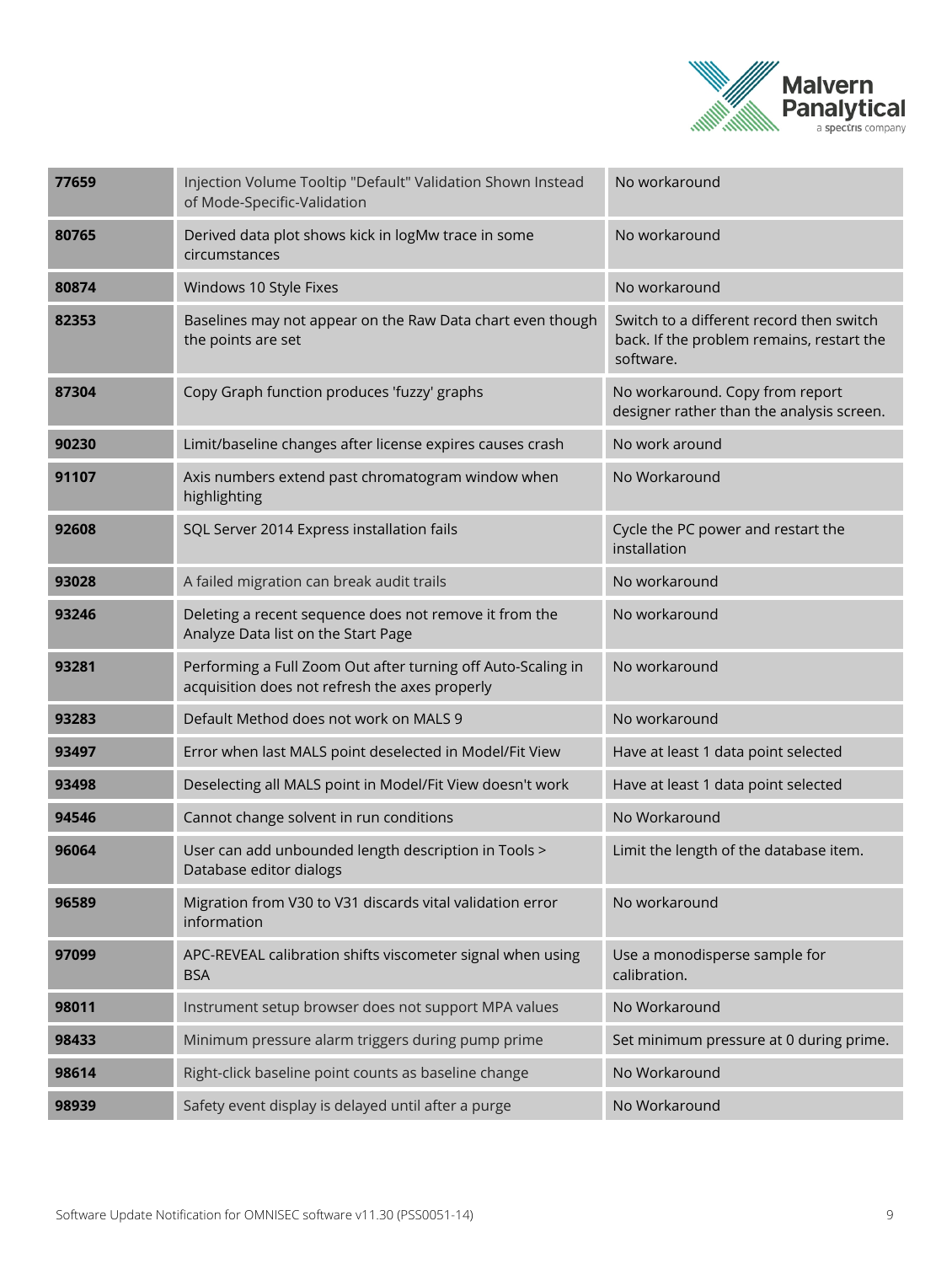

| 99104  | User must select set on instrument controls to get the<br>temperatures value            | No Workaround                                         |
|--------|-----------------------------------------------------------------------------------------|-------------------------------------------------------|
| 99144  | Detector oven set point at 0                                                            | No Workaround                                         |
| 99195  | Finding Limits and Baseline Dialog locking Audit Validation                             | No Workaround                                         |
| 99232  | Autosampler loop volume setting does not take effect<br>without restarting the software | Restart the software when volume<br>changes are made. |
| 99380  | Modifying the angles used in a MALS method does not<br>update the Method name.          | No Workaround                                         |
| 99381  | Method in record view drop down menu and in calculation<br>method do not match          | No Workaround                                         |
| 99383  | Changing the MALS model fit does not update the MALS data<br>report automatically       | No Workaround                                         |
| 99385  | Load Axis not functioning                                                               | No Workaround                                         |
| 99670  | Light scattering laser turns off when sequence paused for<br>over 1 hour                | Don't pause sequences for longer than 1<br>hour.      |
| 99677  | Software fatal error when standard parameters adjusted                                  | No Workaround                                         |
| 99730  | Distribution plot - multiple axis appear                                                | No Workaround                                         |
| 99766  | Software crashes if grid column settings file(s) missing                                | No Workaround                                         |
| 99980  | RALS/LALS channels not used correctly in an analysis                                    | No Workaround                                         |
| 100533 | When instrument method is applied update Target<br>temperatures                         | No Workaround                                         |
| 100564 | Portion of OMNISEC name cut off                                                         | No Workaround                                         |
| 100566 | Name of pump flow rate incorrect in sequence information<br>table report designer       | No Workaround                                         |
| 100746 | Data from baseline monitor acquisition not saved                                        | No Workaround                                         |
| 101098 | Not all experiment settings method properties are reportable                            | No Workaround                                         |
| 101552 | Cant adjust sample concentration lower that 0.0xxxxx                                    | No Workaround                                         |
| 101648 | Calculation Method - detectors 'active' checkbox gets<br>muddled when sorting           | Don't re-sort the method detectors                    |
| 102002 | Baseline point markers don't show the correct x and y values                            | No Workaround                                         |
| 102318 | Injection Volume set to 100 when stopping Acquisition                                   | No Workaround                                         |
| 102324 | Missing audit trails created on database migration                                      | No Workaround                                         |
| 102636 | Alarms are not being caught/handled                                                     | No Workaround                                         |
| 102999 | Non-fatal exception when aborting sequence                                              | No Workaround                                         |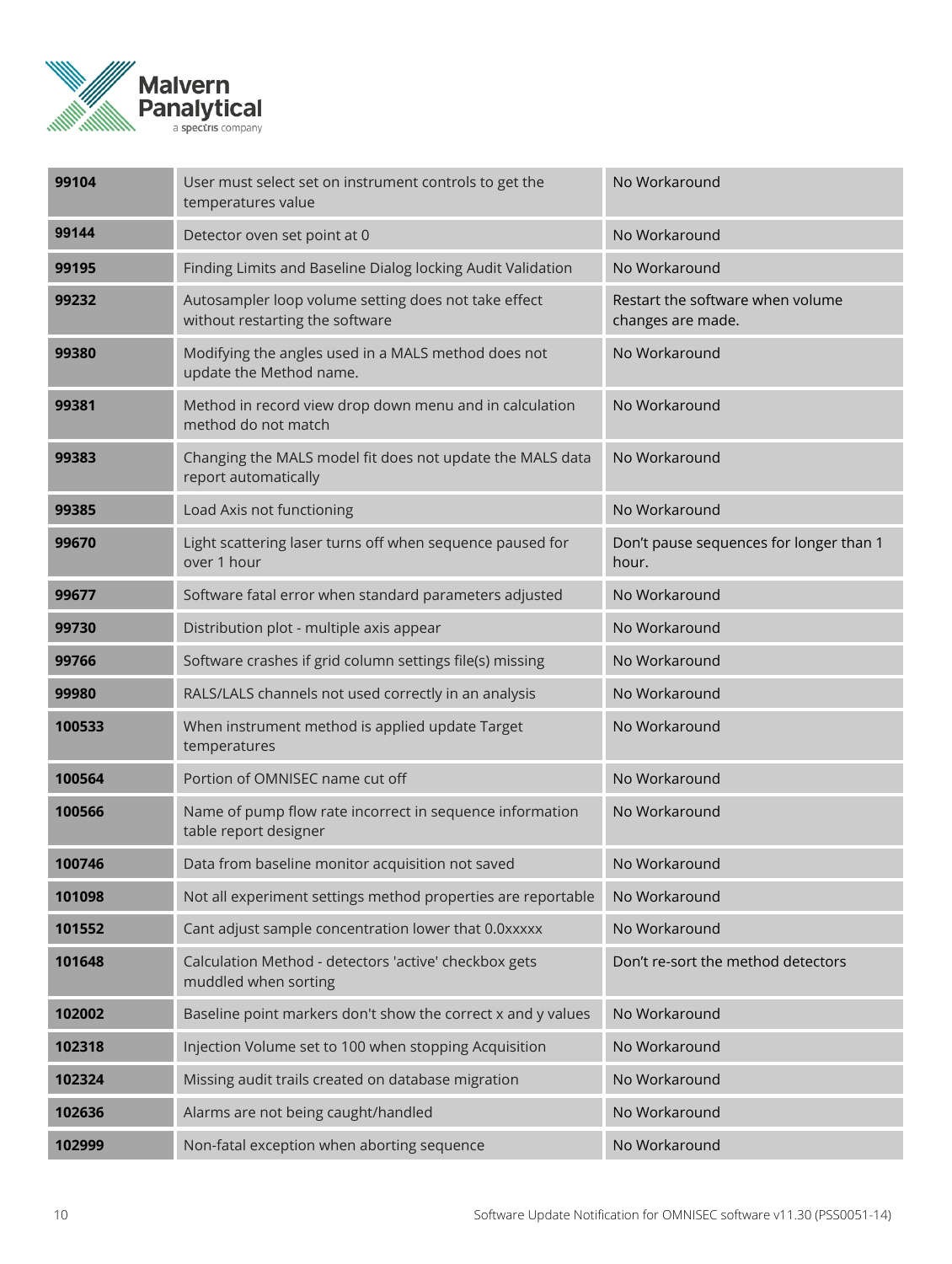

| 103113 | Fatal error while processing - out of memory errors.                                        | No Workaround                                                                                                                                                       |
|--------|---------------------------------------------------------------------------------------------|---------------------------------------------------------------------------------------------------------------------------------------------------------------------|
| 103398 | Failure to save when analyzing an injection stopped by safety<br>event                      | No Workaround                                                                                                                                                       |
| 103508 | derived data view axis changes cause a crash                                                | No Workaround                                                                                                                                                       |
| 103588 | Signature context menu items do not always respect<br>permissions                           | No Workaround                                                                                                                                                       |
| 104085 | Can add sample to a completed sequence without restarting                                   | No Workaround                                                                                                                                                       |
| 104258 | search in report item selector does not work                                                | Manually select the items that you want in<br>a report.                                                                                                             |
| 104285 | Print preview does not update when analysis changes                                         | No Workaround                                                                                                                                                       |
| 104387 | Gridlines re-appear after being disabled.                                                   | No Workaround                                                                                                                                                       |
| 106118 | Under pressure alarm not reached in instrument setup<br>template                            | No Workaround                                                                                                                                                       |
| 106891 | User.config file can be corrupted during software shutdown                                  | No Workaround                                                                                                                                                       |
| 106893 | Corrupted user.config file prevents startup, bypasses global<br>error handler               | No Workaround                                                                                                                                                       |
| 107573 | Data Selector - 'From - to' Date is not fetching data correctly                             | No Workaround                                                                                                                                                       |
| 107907 | Access Denied Error when upgrading existing installation                                    | Rename the Audit Trails folder so it is<br>recreated. Audit trails can then be moved<br>back into the new folder post-installation<br>before starting the software. |
| 108236 | Instrument method - default temperatures                                                    | No Workaround                                                                                                                                                       |
| 108237 | Instrument methods - flow rate changes should be to 0.1                                     | No Workaround                                                                                                                                                       |
| 108239 | Report designer - MALS channels collapse into a sub heading                                 | No Workaround                                                                                                                                                       |
| 108252 | Experiment Templates - Not displaying the correct template<br>on close and reopen of client | No Workaround                                                                                                                                                       |
| 108289 | y-axis in raw data report widget - display with no dp                                       | No Workaround                                                                                                                                                       |
| 108290 | top of the peaks cut off in raw data report widget                                          | No Workaround                                                                                                                                                       |
| 108291 | Raw data view - show processed data - offset and BB taken<br>into account                   | No Workaround                                                                                                                                                       |
| 108619 | Import errors can effectively hang the software                                             | No Workaround                                                                                                                                                       |
| 108620 | axes flashing and non-responsive                                                            | No Workaround                                                                                                                                                       |
| 109600 | Setup Methods: Purge time limit value not being set                                         | No Workaround                                                                                                                                                       |
| 109689 | dA/dc units in the methods are incorrect                                                    | No Workaround                                                                                                                                                       |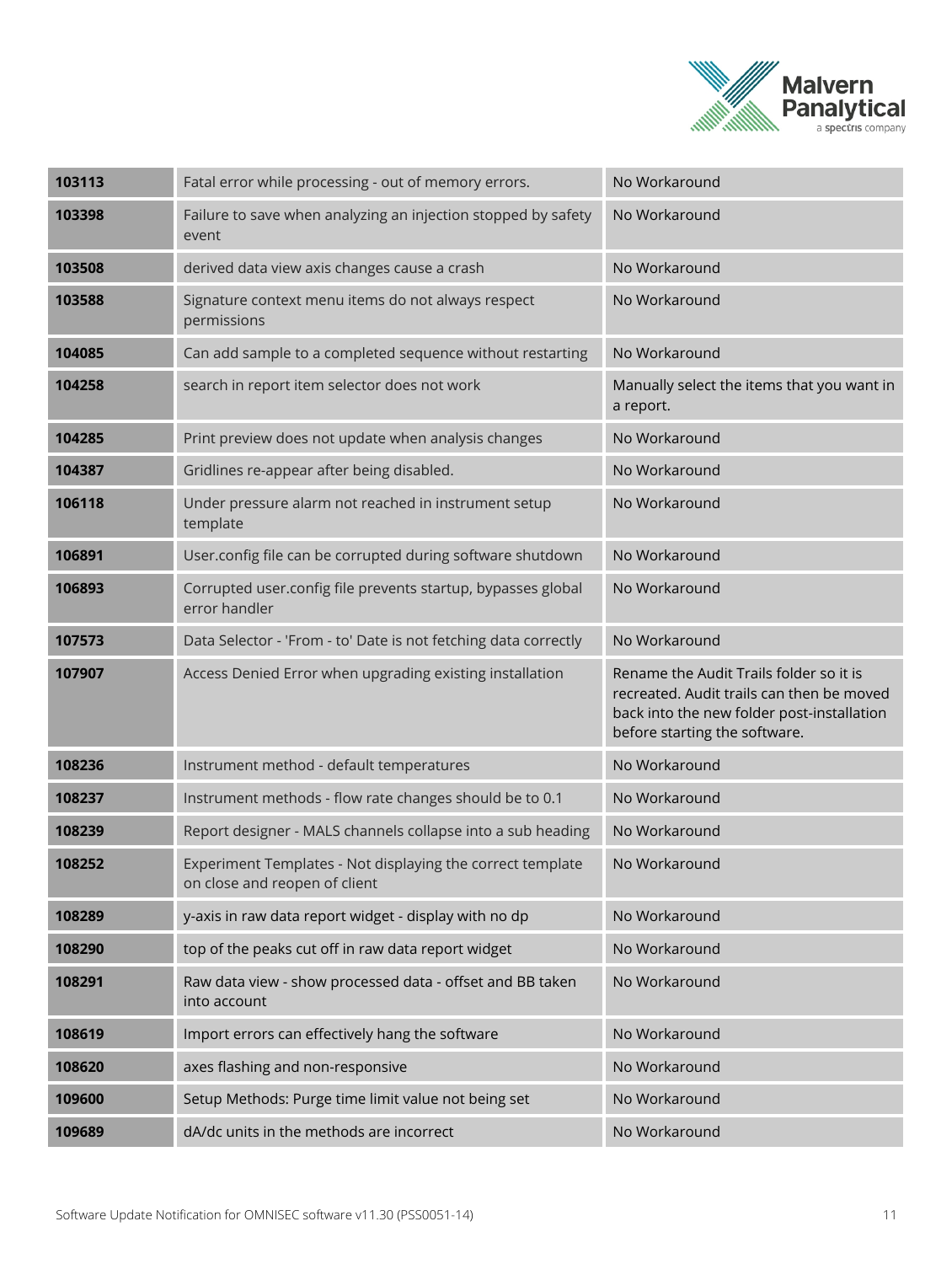

| 109774 | Flow rate setup method action doesn't stop on simulated<br>pressure safety event           | No Workaround                                                                     |
|--------|--------------------------------------------------------------------------------------------|-----------------------------------------------------------------------------------|
| 110709 | User prompted to install into the correct folder on upgrade                                | No Workaround                                                                     |
| 110910 | Investigate - Error when moving limits with multiple analysis<br>selected                  | No Workaround                                                                     |
| 111888 | Unsaved New Reports can't be Printed or Previewed via<br>Analysis Tab Print/Preview Option | Save the report.                                                                  |
| 111889 | New Reports can't be Printed or Previewed via<br>File>Print/Preview Option                 | Select another tab and then return to the<br>new report. Print/preview will work. |
| 111949 | all report charts show the wrong axis numbers                                              | No Workaround                                                                     |
| 112410 | Notes added in the Sequence have no max character                                          | No Workaround                                                                     |
| 112820 | make column labels consistent in reports                                                   | No Workaround                                                                     |
| 112881 | MALS bug                                                                                   | No Workaround                                                                     |
| 112889 | table alignment                                                                            | No Workaround                                                                     |
| 112912 | Strange extrapolations on the derived plots                                                | No Workaround                                                                     |
| 112913 | Flow rate decimal places                                                                   | No Workaround                                                                     |
| 113056 | Temperature tolerances are applied during baseline<br>monitor                              | No Workaround                                                                     |
| 113427 | Temperature alarms intermittent                                                            | No Workaround                                                                     |
| 113451 | Abandon Changes Error and Fatal Exception                                                  | No Workaround                                                                     |
| 114114 | Inconsistent capitalization in Calculation Method Editor page<br>list                      | No Workaround                                                                     |
| 114255 | Environment tolerance alarm text displayed for non<br>tolerance alarms                     | No Workaround                                                                     |
| 114410 | "Set at runtime" does not work for delays                                                  | No Workaround                                                                     |
| 114545 | Overlay and export goes "Breaky" when use a certain set of<br>data in Build 20191008.8     | No Workaround                                                                     |
| 115017 | Methods generation value incorrect                                                         | No Workaround                                                                     |
| 115416 | User authentication loop                                                                   | No Workaround                                                                     |
| 115443 | Export archives can be silently corrupted                                                  | No Workaround                                                                     |
| 115499 | Signed on/by columns in Record View do not show signatures                                 | Refer to the Signature widget                                                     |
| 115620 | Polymer reports crash                                                                      | No Workaround                                                                     |
| 115779 | First enabled Electronic Signatures can cause an exception                                 | No Workaround                                                                     |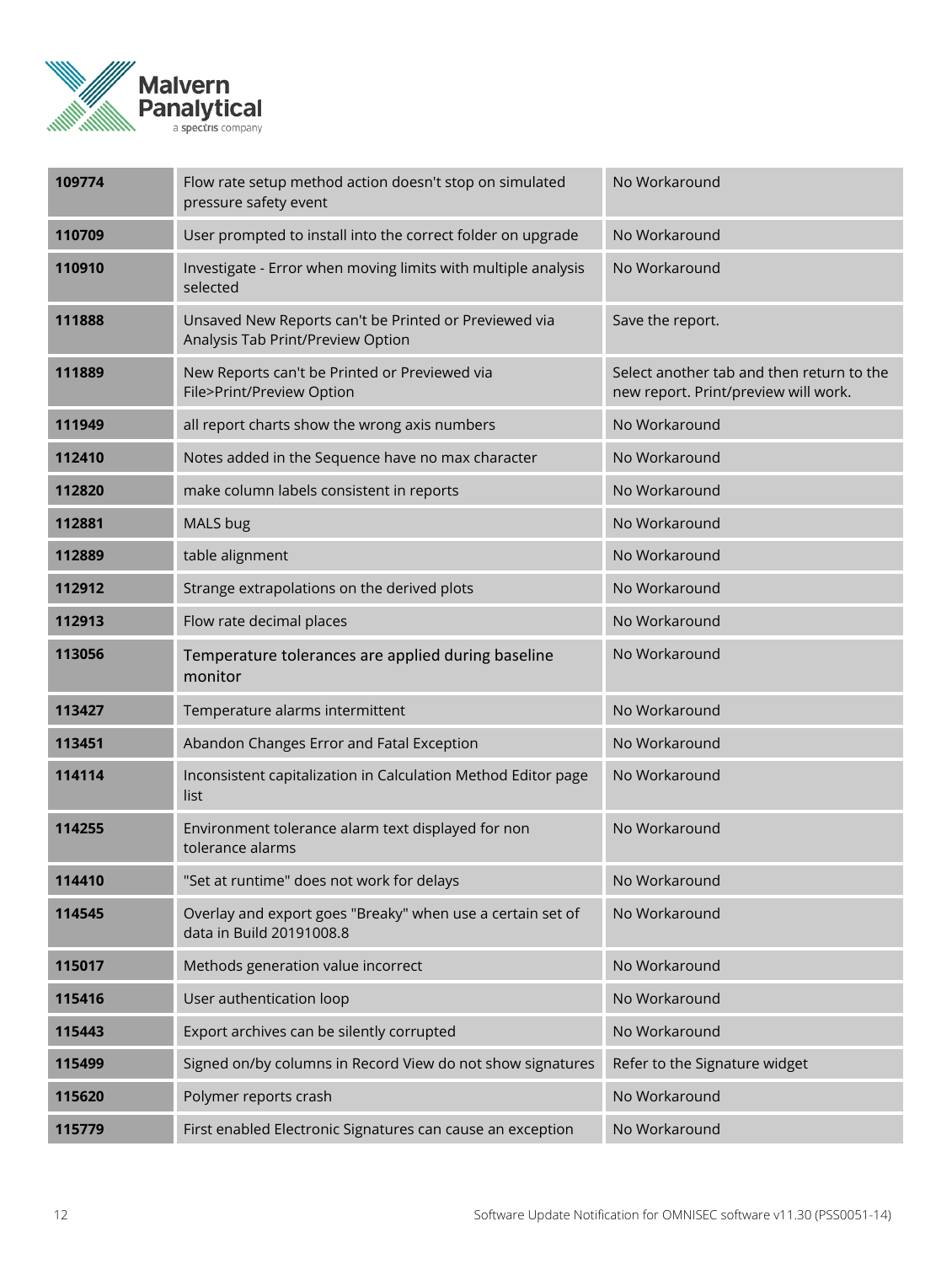

| 115808 | Exporting the currently selected file throws up an Exception<br>Error                                       | No Workaround                                                                                   |
|--------|-------------------------------------------------------------------------------------------------------------|-------------------------------------------------------------------------------------------------|
| 115865 | Report with same name cancelled causes the selector to<br>incorrectly display                               | No Workaround                                                                                   |
| 116556 | Locked analysis - Column calibration analysis lost if exported<br>to v33 then reimported to v40             | Don't export v40 column calibration<br>analysis to pre-v40 database versions                    |
| 116574 | Software fails to start if Reports folder permissions are<br>incorrect                                      | Ensure permissions are correct                                                                  |
| 117076 | Min/Max Pressure alarm changed during sequence Alarm<br>triggers at completion                              | Do not change the pressure alarm during<br>a sequence                                           |
| 118112 | Temperature tolerance - adjust decimal places                                                               | No Workaround                                                                                   |
| 118428 | Creating a calculation method with limits but no baselines<br>removes limits/adds baselines                 | No Workaround                                                                                   |
| 118966 | REVEAL needs restarting after an overpressure event                                                         | No Workaround                                                                                   |
| 118998 | Ctrl+right-click add baselines adds baseline(point)s<br>incorrectly                                         | No Workaround                                                                                   |
| 119316 | Introduce the "Batch number" to the advanced data selector<br>so that it can be used as a search parameter. | No Workaround                                                                                   |
| 119415 | Column header not displayed in reports when duplicate<br>names used                                         | No Workaround                                                                                   |
| 124958 | Error plotting (and multiple) MALS Temperature axis                                                         | No Workaround                                                                                   |
| 124961 | Invalid Raw Data calibration points when switching between<br>column cal method type                        | No Workaround                                                                                   |
| 124963 | Select sensible defaults for MALS Temperature axis                                                          | No Workaround                                                                                   |
| 129962 | Crash when opening injection in paused sequence                                                             | Don't open an injection from paused<br>sequence.                                                |
| 132390 | Overlay report widget crashes w/ >2 selected injections                                                     | Only have reports with 1 overlay plot                                                           |
| 132591 | Update to latest released Malvern.Reporting and<br>Malvern.Charting                                         | No Workaround                                                                                   |
| 133950 | pump run rate in method editor set low                                                                      | No Workaround                                                                                   |
| 134932 | Auto update added to requirements                                                                           | No Workaround                                                                                   |
| 134982 | Analysis view - Distribution plot extrapolations incorrect                                                  | No Workaround                                                                                   |
| 134983 | Data in analysis view and reports widget does not match                                                     | No Workaround                                                                                   |
| 135237 | Acquisition should not continue if REVEAL connection fails                                                  | No Workaround                                                                                   |
| 135643 | "Audit trail history" doesn't show acquisition audit events                                                 | View 1 <sup>st</sup> and 2 <sup>nd</sup> generation audit<br>individual audit trails using MAC. |
| 135861 | Features file does not update to latest version number when<br>upgrading                                    | No Workaround                                                                                   |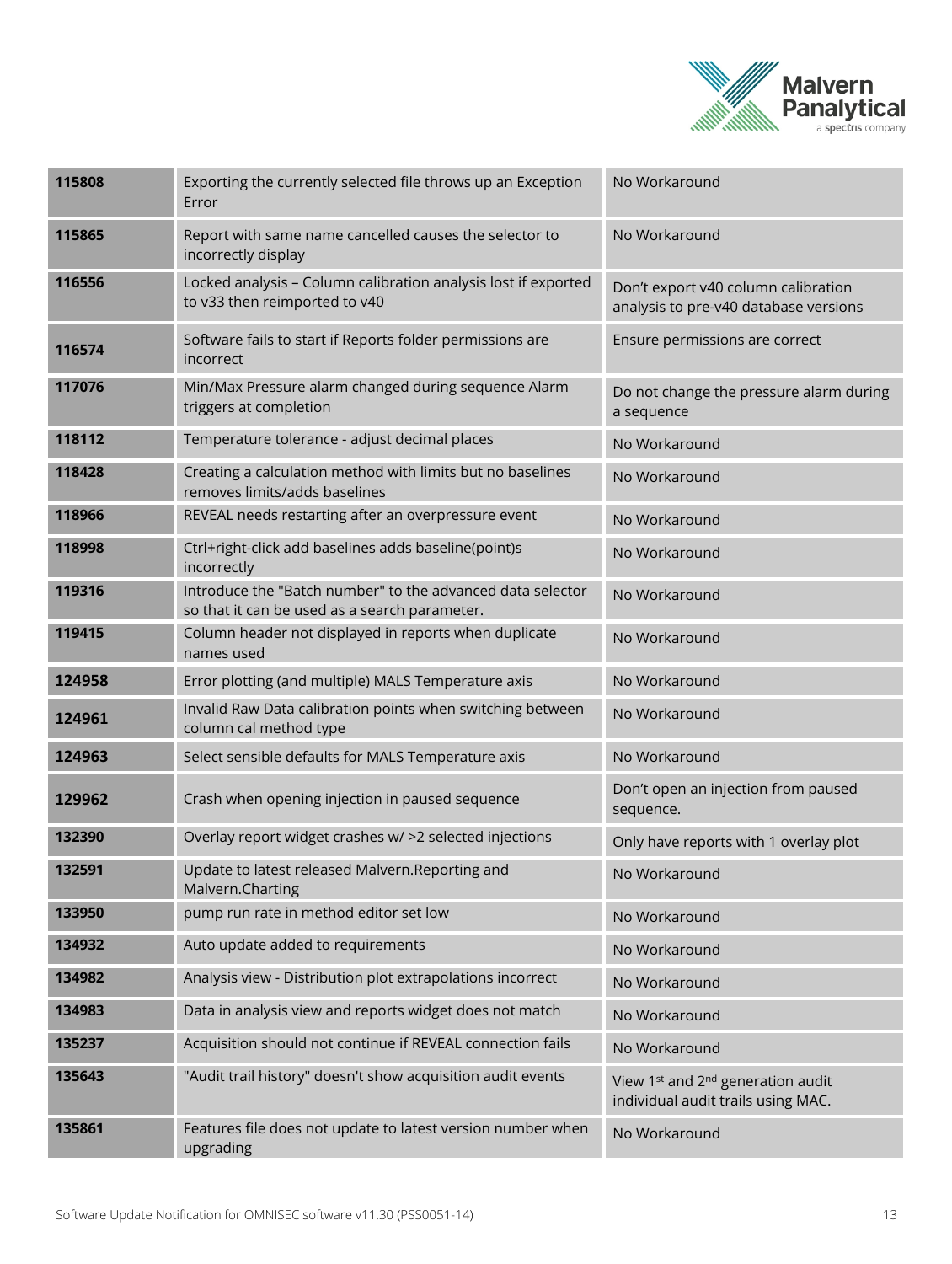

| 136396 | Percentage RSD is negative for MH K parameter                                                                        | No Workaround                                        |
|--------|----------------------------------------------------------------------------------------------------------------------|------------------------------------------------------|
| 136525 | When multiple peaks are selected the calculated<br>concentration per peak is not displayed                           | No Workaround                                        |
| 136582 | Installation failed when Microsoft Visual C++2015 - 2019<br>redistributable (x86) 14.28.29334 resided on the Windows | No Workaround                                        |
| 137629 | Difference between the angles seen active on the "MALS<br>model fit view" and in the calculation method              | No Workaround                                        |
| 139136 | Investigate BBv2 noisy compositional channels                                                                        | Use BBV1                                             |
| 139712 | Fix crash if viscometer balance times out                                                                            | No Workaround                                        |
| 139713 | Fix USB log missing errors                                                                                           | No Workaround                                        |
| 141133 | Derived Data chart settings do not persist for Molecular<br>Weight (A) and (B)                                       | No Workaround                                        |
| 141154 | Investigate crash exporting image of Raw Data report widget                                                          | No Workaround                                        |
| 141444 | when removing Baselines and limits in compositional the<br>analysis does not update                                  | No Workaround                                        |
| 141470 | Fix analysis plot "Paste scale"                                                                                      | Use "Scale all to this Axis"                         |
| 141549 | Log file - one or more errors have occurred when opening<br>data                                                     | No Workaround                                        |
| 141550 | Limit markers disappear when not sample B set                                                                        | No Workaround                                        |
| 141573 | Default columns in record view when no compositional<br>license                                                      | Manually remove unused columns in the<br>record view |
| 141635 | Object reference error issue                                                                                         | No Workaround                                        |
| 141642 | Raw data chart - results shading disappears after pressing<br>save                                                   | No Workaround                                        |